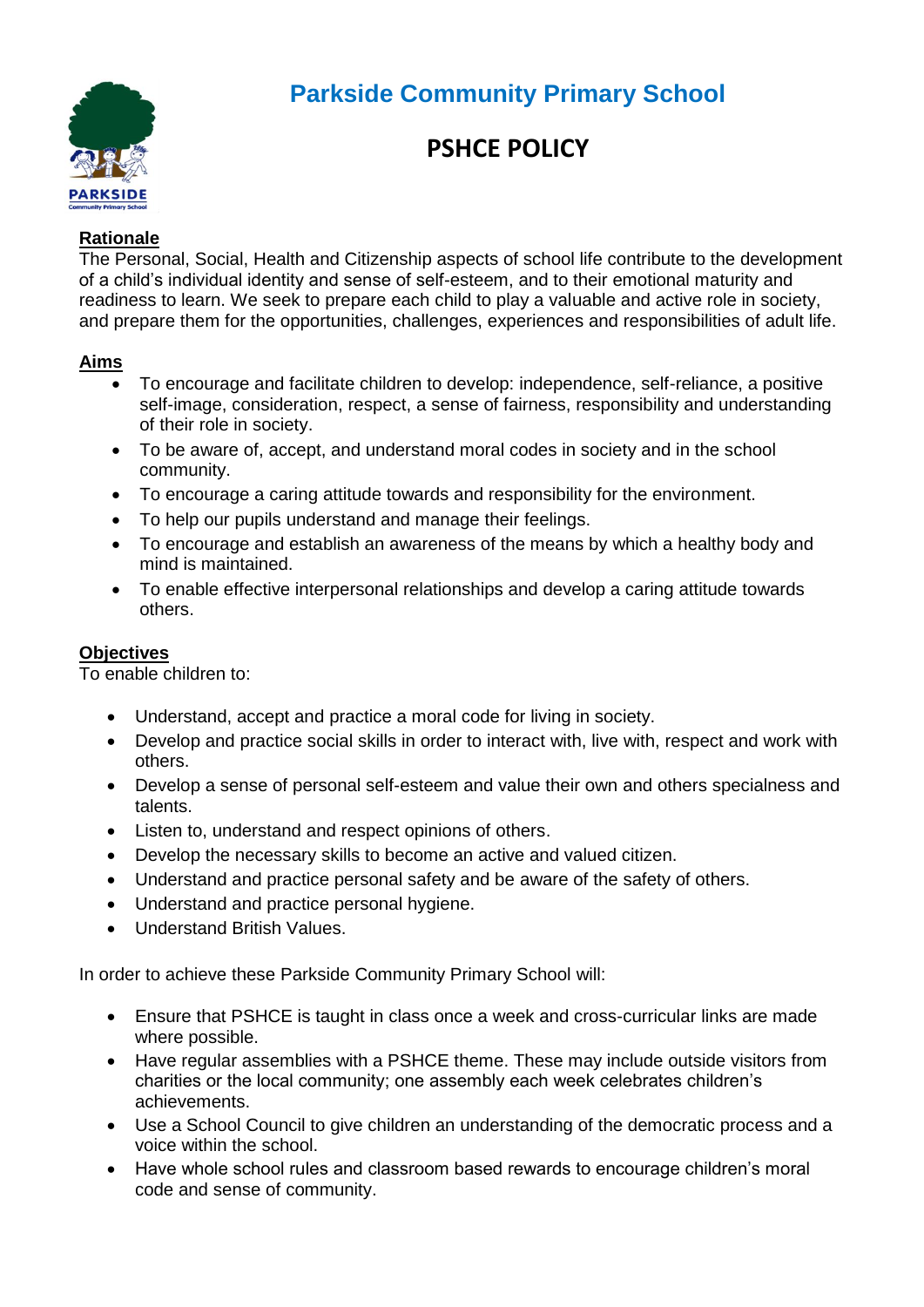• Provide a residential experience for children in Year 6 when possible, which makes an important contribution to the pupils' personal, social, and emotional and citizenship development.

## **How is PSHCE taught at Parkside Community Primary School?**

The curriculum is delivered using a range of teaching and learning styles. Where possible, links are made to real storybooks so that children can empathise and explore issues. Much emphasis is placed upon active learning, encouraging children to be involved directly in their learning by planning and assessing with them, and also within the school community through the School Council. The Parkside PSHCE programme of study links closely to the Essex scheme and relevant units from SEAL across both key stages.

## **Teaching and Learning Methods**

A variety of teaching and learning strategies are used to deliver PSHCE which take into account pupils' age, development, understanding and needs. Pupils will work in a safe, secure climate to be able to explore their own and others' attitudes, values and skills.

Through PSHCE, we endeavour to foster the notions of responsibility and empowerment to promote a sense of achievement and to enhance self-confidence. PSHCE education is guided by the values of:

- The development of a trusting relationship between the teacher and the pupils enabling the consideration of sensitive issues to take place
- Collaborative work
- Circle time activities linked into Philosophy
- Opportunities for reflection
- Respect for each genuinely made contribution
- Negotiation
- Empathy
- Self-control
- **Tolerance**
- A range of active learning skills to develop children's engagement and self-esteem. These include: talk partners, discussion and drama.

#### **The Early Years Foundation Stage (EYFS)**

We teach Personal, Social and Emotional Development (PSED) in Reception classes as an integral part of the topic work. As they are part of the Early Years Foundation Stage (EYFS) Curriculum, we relate the PSED aspects of the children's work to the objectives set out in the Early Learning Goals (ELGs).

#### **Planning**

Class teachers plan for PSHCE in accordance with the PSHCE curriculum. This is usually done in year groups.

They acknowledge the importance of personalised learning and the need to plan for the range of attainment levels within a class. This is achieved by:

- Setting individual targets based on the assessment approach.
- Setting different tasks within sessions.
- Using resources appropriate to each individual.

#### **Assessment**